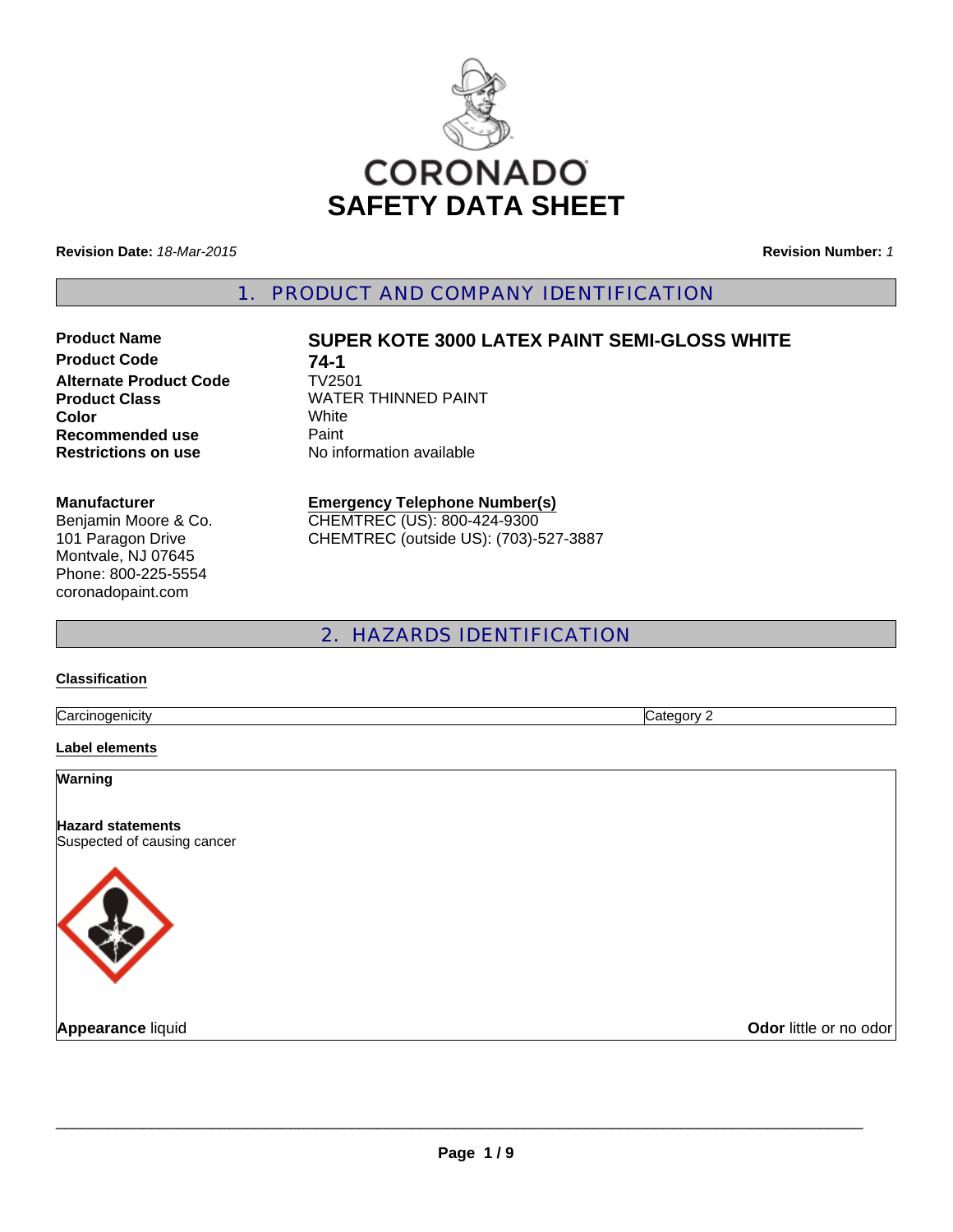#### 74-1 - **SUPER KOTE 3000 LATEX PAINT SEMI-GLOSS Revision Date:** 18-Mar-2015 **WHITE**

#### **Precautionary Statements - Prevention**

Obtain special instructions before use Do not handle until all safety precautions have been read and understood Use personal protective equipment as required

#### **Precautionary Statements - Response**

If exposed or concerned get medical attention

# **Precautionary Statements - Storage**

Store locked up

### **Precautionary Statements - Disposal**

Dispose of contents/container to an approved waste disposal plant

#### **Hazards not otherwise classified (HNOC)**

Not Applicable

#### **Other information**

No information available

# 3. COMPOSITION INFORMATION ON COMPONENTS

 $\Box$ 

| <b>Chemical Name</b>                             | <b>CAS-No</b> | Weight % (max) |
|--------------------------------------------------|---------------|----------------|
| Titanium dioxide                                 | 13463-67-7    | 15             |
| Kaolin                                           | 1332-58-7     |                |
| Propanoic acid, 2-methyl-, monoester with 2,2,4- | 25265-77-4    |                |
| trimethyl-1,3-pentanediol                        |               |                |

# 4. FIRST AID MEASURES

| <b>General Advice</b>                  | No hazards which require special first aid measures.                                               |
|----------------------------------------|----------------------------------------------------------------------------------------------------|
| <b>Eye Contact</b>                     | Rinse thoroughly with plenty of water for at least 15 minutes and consult a physician.             |
| <b>Skin Contact</b>                    | Wash off immediately with soap and plenty of water removing all contaminated<br>clothes and shoes. |
| <b>Inhalation</b>                      | Move to fresh air. If symptoms persist, call a physician.                                          |
| Ingestion                              | Clean mouth with water and afterwards drink plenty of water. Consult a physician if<br>necessary.  |
| <b>Most Important Symptoms/Effects</b> | No information available.                                                                          |
| <b>Notes To Physician</b>              | Treat symptomatically.                                                                             |

# 5. FIRE-FIGHTING MEASURES

**Suitable Extinguishing Media** Maximum Use extinguishing measures that are appropriate to local circumstances and the surrounding environment.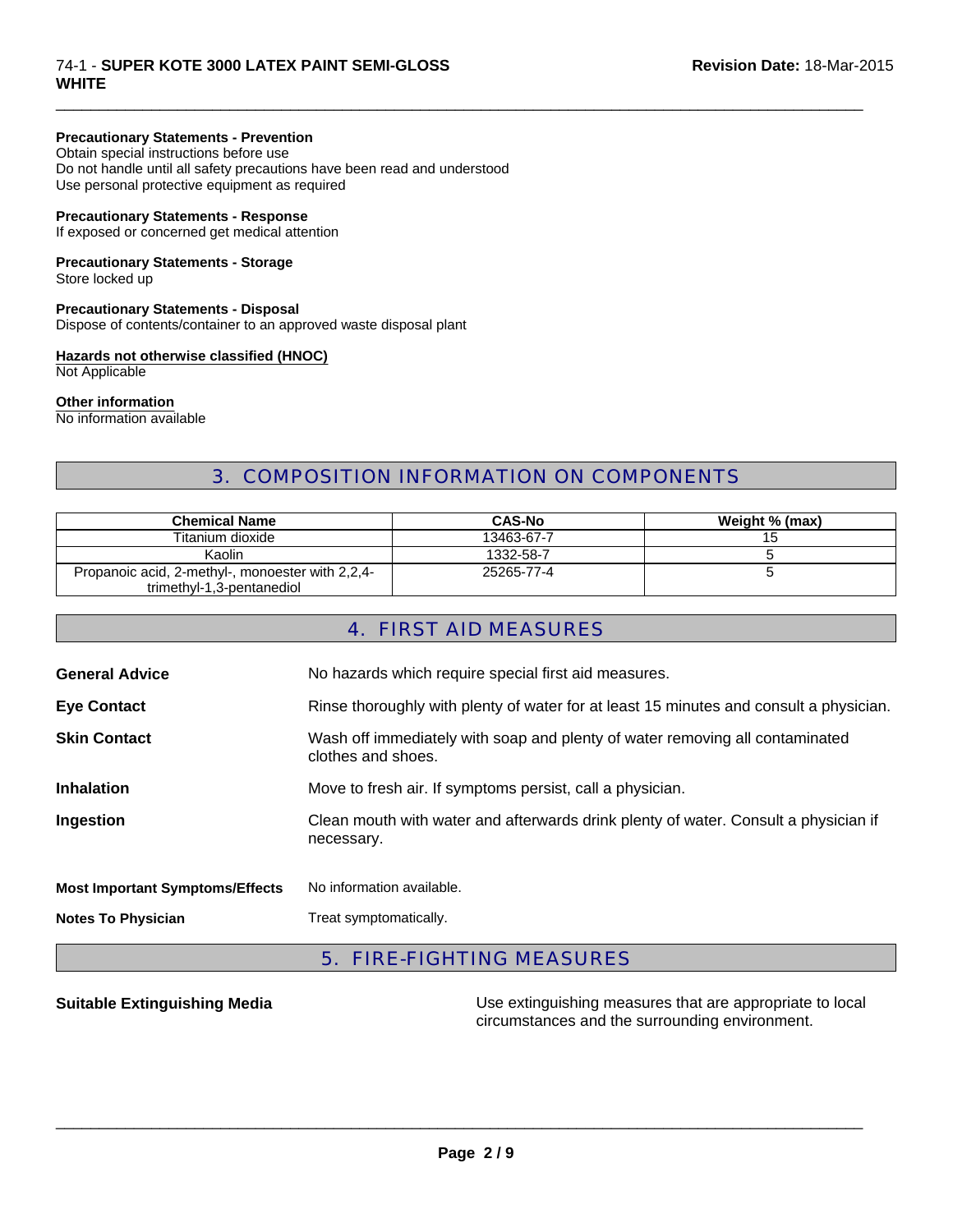| <b>Protective Equipment And Precautions For Firefighters</b>                                      | As in any fire, wear self-contained breathing apparatus<br>pressure-demand, MSHA/NIOSH (approved or equivalent)<br>and full protective gear. |
|---------------------------------------------------------------------------------------------------|----------------------------------------------------------------------------------------------------------------------------------------------|
| <b>Specific Hazards Arising From The Chemical</b>                                                 | Closed containers may rupture if exposed to fire or extreme<br>heat.                                                                         |
| <b>Sensitivity To Mechanical Impact</b>                                                           | No                                                                                                                                           |
| <b>Sensitivity To Static Discharge</b>                                                            | No.                                                                                                                                          |
| <b>Flash Point Data</b><br>Flash Point (°F)<br>Flash Point (°C)<br><b>Flash Point Method</b>      | Not applicable<br>Not applicable<br>Not applicable                                                                                           |
| <b>Flammability Limits In Air</b><br><b>Lower Explosion Limit</b><br><b>Upper Explosion Limit</b> | Not applicable<br>Not applicable                                                                                                             |
| <b>NFPA</b><br>Health: 1<br><b>Flammability: 0</b>                                                | <b>Instability: 0</b><br><b>Special: Not Applicable</b>                                                                                      |
| <b>NFPA Legend</b>                                                                                |                                                                                                                                              |

 $\Box$ 

- 0 Not Hazardous
- 1 Slightly
- 2 Moderate
- 3 High
- 4 Severe

*The ratings assigned are only suggested ratings, the contractor/employer has ultimate responsibilities for NFPA ratings where this system is used.*

*Additional information regarding the NFPA rating system is available from the National Fire Protection Agency (NFPA) at www.nfpa.org.*

#### 6. ACCIDENTAL RELEASE MEASURES

| <b>Personal Precautions</b>      | Avoid contact with skin, eyes and clothing. Ensure adequate ventilation.                             |
|----------------------------------|------------------------------------------------------------------------------------------------------|
| <b>Other Information</b>         | Prevent further leakage or spillage if safe to do so.                                                |
| <b>Environmental Precautions</b> | See Section 12 for additional Ecological Information.                                                |
| <b>Methods For Clean-Up</b>      | Soak up with inert absorbent material. Sweep up and shovel into suitable containers<br>for disposal. |

# 7. HANDLING AND STORAGE

| <b>Handling</b>               | Avoid contact with skin, eyes and clothing. Avoid breathing vapors, spray mists or<br>sanding dust. In case of insufficient ventilation, wear suitable respiratory equipment. |  |
|-------------------------------|-------------------------------------------------------------------------------------------------------------------------------------------------------------------------------|--|
| <b>Storage</b>                | Keep container tightly closed. Keep out of the reach of children.                                                                                                             |  |
| <b>Incompatible Materials</b> | No information available                                                                                                                                                      |  |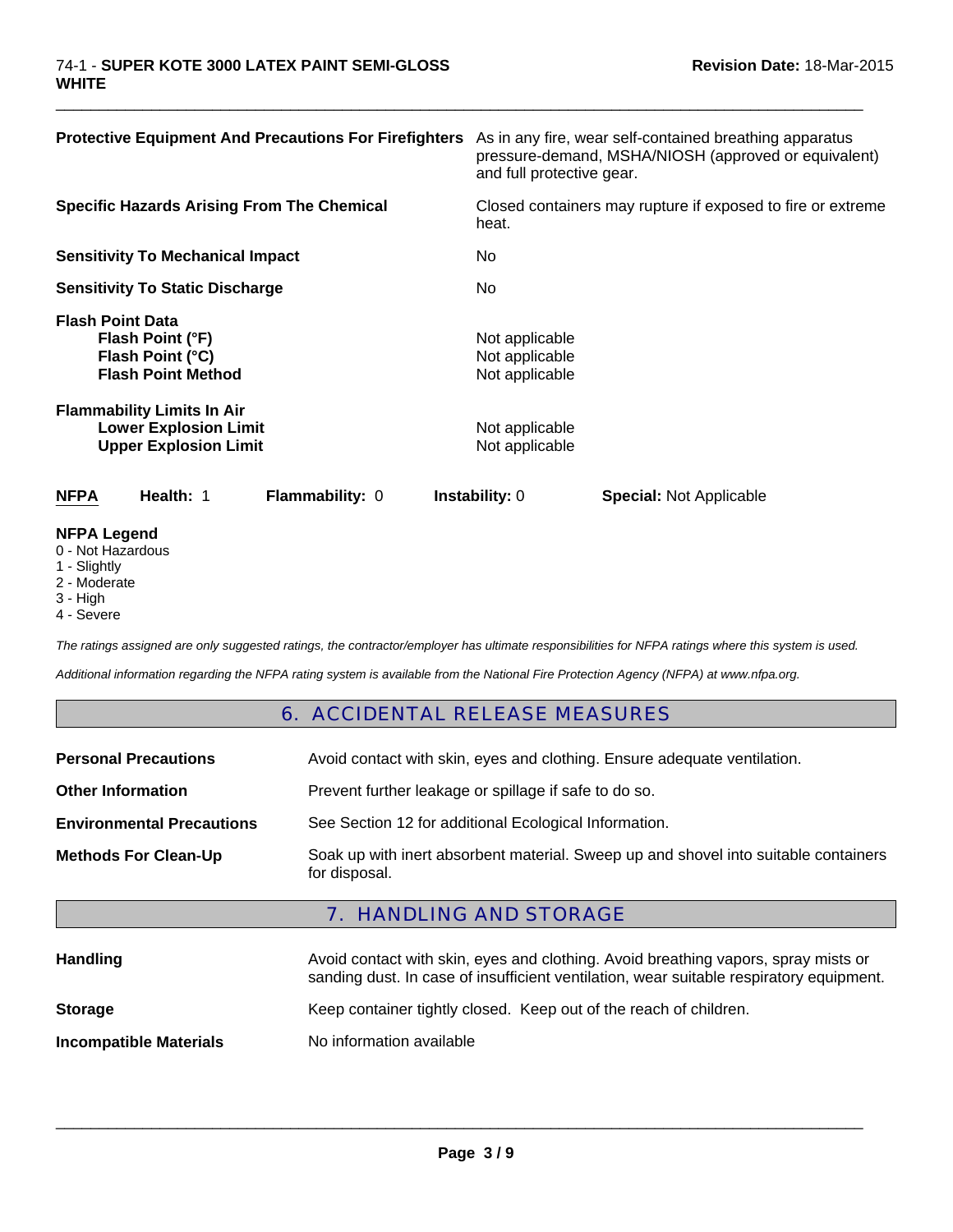# 8. EXPOSURE CONTROLS / PERSONAL PROTECTION

 $\Box$ 

# **Exposure Limits**

| <b>Chemical Name</b>                                                             | <b>ACGIH</b>               | <b>OSHA</b>                                                  |
|----------------------------------------------------------------------------------|----------------------------|--------------------------------------------------------------|
| Titanium dioxide                                                                 | 10 mg/m <sup>3</sup> - TWA | 15 mg/m <sup>3</sup> - TWA                                   |
| Kaolin                                                                           | 2 mg/m <sup>3</sup> - TWA  | 15 mg/m <sup>3</sup> - TWA total<br>$5 \text{ mg/m}^3$ - TWA |
| Propanoic acid, 2-methyl-,<br>monoester with 2,2,4-trimethyl-<br>1,3-pentanediol | N/E                        | N/E                                                          |

| <b>Engineering Measures</b>          | Ensure adequate ventilation, especially in confined areas.                                                                          |  |
|--------------------------------------|-------------------------------------------------------------------------------------------------------------------------------------|--|
| <b>Personal Protective Equipment</b> |                                                                                                                                     |  |
| <b>Eye/Face Protection</b>           | Safety glasses with side-shields.                                                                                                   |  |
| <b>Skin Protection</b>               | Protective gloves and impervious clothing                                                                                           |  |
| <b>Respiratory Protection</b>        | In case of insufficient ventilation wear suitable respiratory equipment.                                                            |  |
| <b>Hygiene Measures</b>              | Avoid contact with skin, eyes and clothing. Remove and wash contaminated clothing<br>before re-use. Wash thoroughly after handling. |  |

### 9. PHYSICAL AND CHEMICAL PROPERTIES

| liquid                   |
|--------------------------|
| little or no odor        |
| No information available |
| $9.95 - 10.05$           |
| $1.19 - 1.20$            |
| No information available |
| No information available |
| No information available |
| No information available |
| No information available |
| No information available |
| No information available |
| $35 - 45$                |
| $25 - 35$                |
| $55 - 65$                |
| $65 - 75$                |
| < 100                    |
| 212                      |
| 100                      |
| 32                       |
| 0                        |
| Not applicable           |
| Not applicable           |
| Not applicable           |
| Not applicable           |
| Not applicable           |
| Not applicable           |
|                          |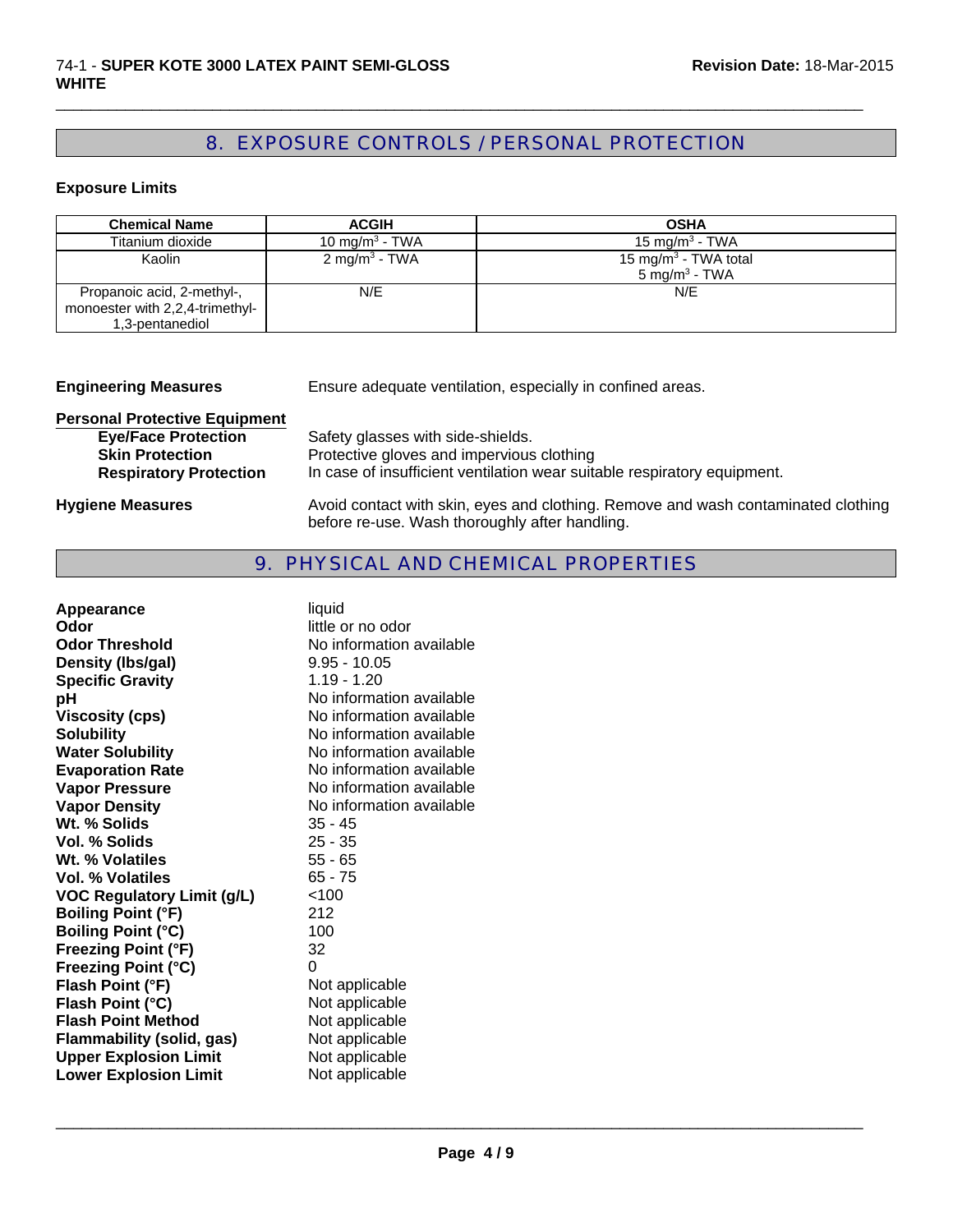# 9. PHYSICAL AND CHEMICAL PROPERTIES

 $\Box$ 

**Autoignition Temperature (°F)** No information available Autoignition Temperature (°C) No information available **Decomposition Temperature (°F)** No information available **Decomposition Temperature (°C)** No information available **Partition Coefficient (noctanol/water)**

No information available.

# 10. STABILITY AND REACTIVITY

| <b>Reactivity</b>                         | Not Applicable                           |
|-------------------------------------------|------------------------------------------|
| <b>Chemical Stability</b>                 | Stable under normal conditions.          |
| <b>Conditions To Avoid</b>                | Prevent from freezing                    |
| <b>Incompatible Materials</b>             | No materials to be especially mentioned. |
| <b>Hazardous Decomposition Products</b>   | None under normal use.                   |
| <b>Possibility Of Hazardous Reactions</b> | None under normal conditions of use.     |

# 11. TOXICOLOGICAL INFORMATION

#### **Information on likely routes of exposure**

| <b>Product Information</b> |  |
|----------------------------|--|
|                            |  |

**Inhalation** No information available **Eye contact** No information available **Skin contact**<br> **Ingestion**<br>
No information available<br>
No information available **No information available** 

**Acute Toxicity**

**Product Information** No information available

#### **Information on toxicological effects**

**Symptoms** No information available

#### **Delayed and immediate effects as well as chronic effects from short and long-term exposure**

| <b>Sensitization:</b>       | No information available. |
|-----------------------------|---------------------------|
| <b>Mutagenic Effects</b>    | No information available  |
| <b>Reproductive Effects</b> | No information available. |

#### **Numerical measures of toxicity**

**The following values are calculated based on chapter 3.1 of the GHS document**

| ATEmix (oral)          | 54038 mg/kg   |
|------------------------|---------------|
| <b>ATEmix (dermal)</b> | 1086257 mg/kg |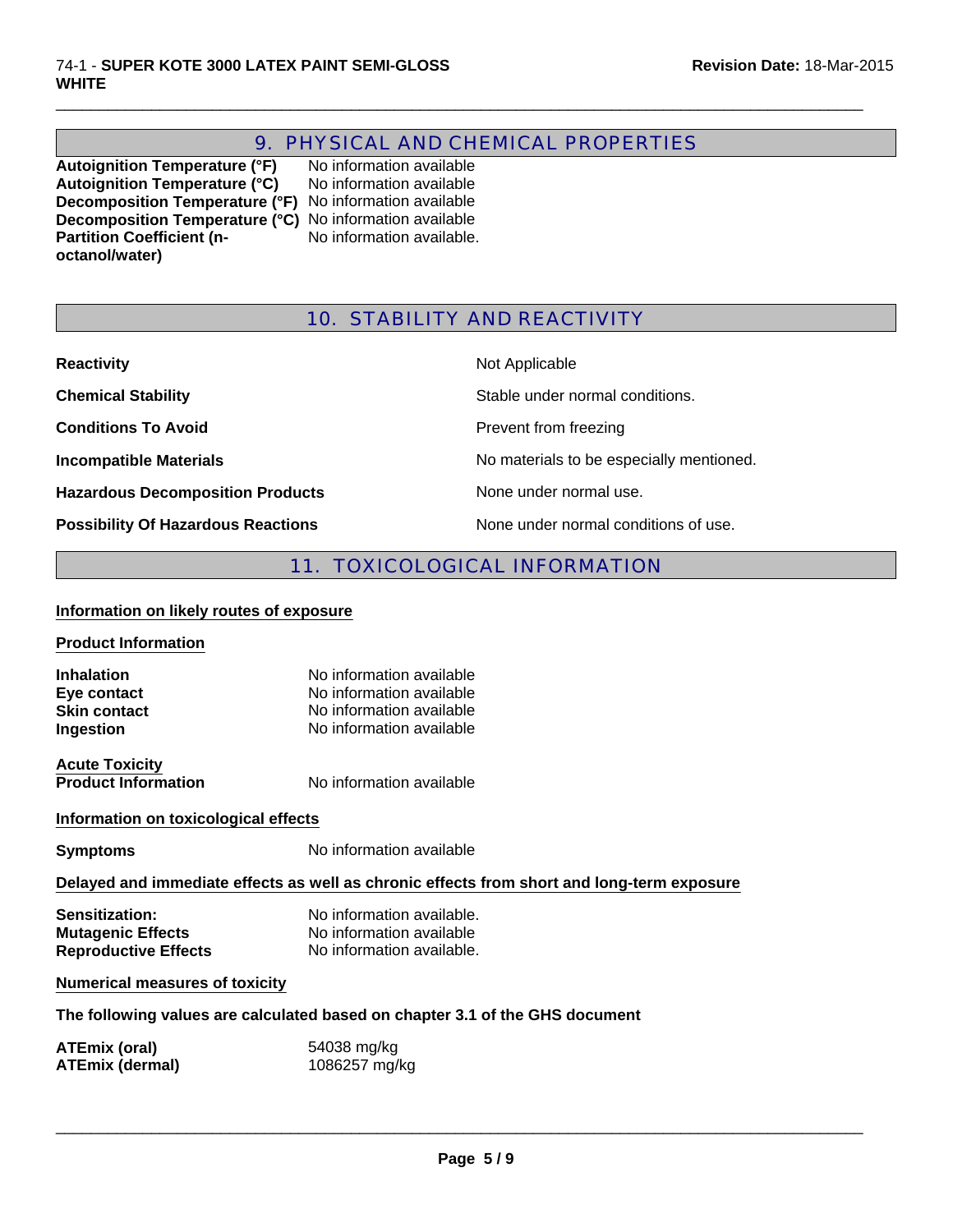#### **Acute Toxicity Component**

#### Titanium dioxide

LD50 Dermal:  $> 10000$  mg/m<sup>3</sup> (Rabbit) LC50 Inhalation (Dust):  $> 6.82$  mg/L (Rat, 4 hr.) LD50 Oral: > 10000 mg/kg (Rat)

Kaolin LD50 Oral: > 5000 mg/kg (Rat)

Propanoic acid, 2-methyl-, monoester with 2,2,4-trimethyl-1,3-pentanediol

LD50 Oral: mg/kg (Rat) LD50 Dermal: > mg/kg (Rabbit) LC50 Inhalation (Vapor): mg/L (Rat)

#### **Carcinogenicity**

*The information below indicates whether each agency has listed any ingredient as a carcinogen:*

| <b>Chemical Name</b>  | IARC                 | <b>NTP</b> | <b>OSHA Carcinogen</b> |
|-----------------------|----------------------|------------|------------------------|
|                       | 2Β<br>Possible Human |            | Listed                 |
| Titanium<br>dioxide ו | Carcinogen           |            |                        |

 $\Box$ 

• Although IARC has classified titanium dioxide as possibly carcinogenic to humans (2B), their summary concludes: "No significant exposure to titanium dioxide is thought to occur during the use of products in which titanium dioxide is bound to other materials, such as paint."

#### **Legend**

IARC - International Agency for Research on Cancer NTP - National Toxicity Program OSHA - Occupational Safety & Health Administration

12. ECOLOGICAL INFORMATION

# **Ecotoxicity Effects**

#### **Product Information**

**Acute Toxicity to Fish**

No information available

**Acute Toxicity to Aquatic Invertebrates**

No information available

#### **Acute Toxicity to Aquatic Plants**

No information available

#### **Persistence / Degradability**

No information available.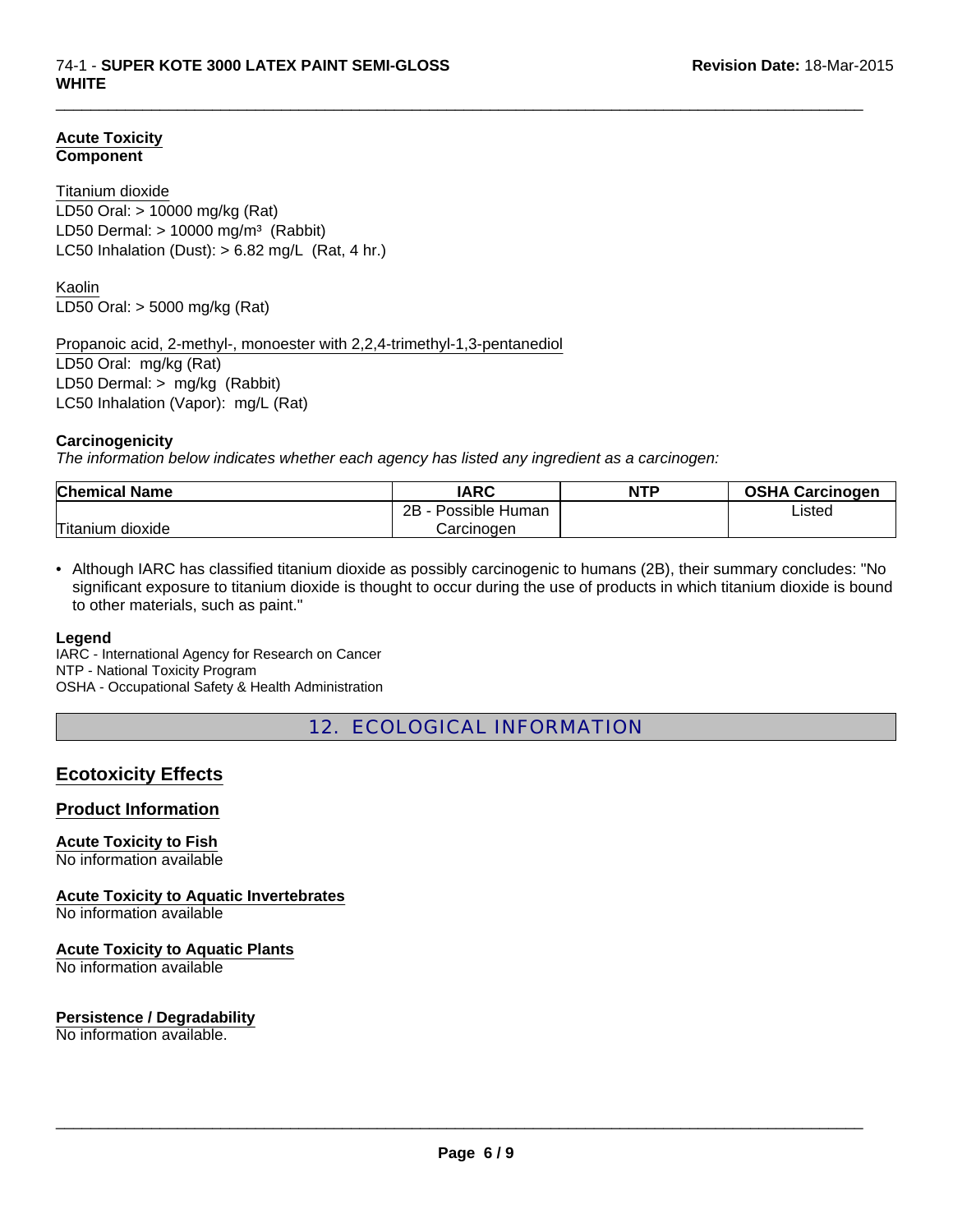#### **Bioaccumulation / Accumulation**

No information available.

#### **Mobility in Environmental Media**

No information available.

#### **Ozone**

No information available

#### **Component**

#### **Acute Toxicity to Fish**

Titanium dioxide LC50: >1000 mg/L (Fathead Minnow - 96 hr.)

#### **Acute Toxicity to Aquatic Invertebrates**

No information available

#### **Acute Toxicity to Aquatic Plants**

No information available

 $\Box$ 

Waste Disposal Method **Dispose of in accordance with federal, state, provincial, and local regulations. Local** requirements may vary, consult your sanitation department or state-designated environmental protection agency for more disposal options.

#### 14. TRANSPORT INFORMATION

**DOT** Not regulated **ICAO / IATA** Not regulated **IMDG / IMO** Not regulated

# 15. REGULATORY INFORMATION

### **International Inventories**

| <b>TSCA: United States</b> | Yes - All components are listed or exempt. |
|----------------------------|--------------------------------------------|
| <b>DSL: Canada</b>         | Yes - All components are listed or exempt. |

# **Federal Regulations**

# **SARA 311/312 hazardous categorization**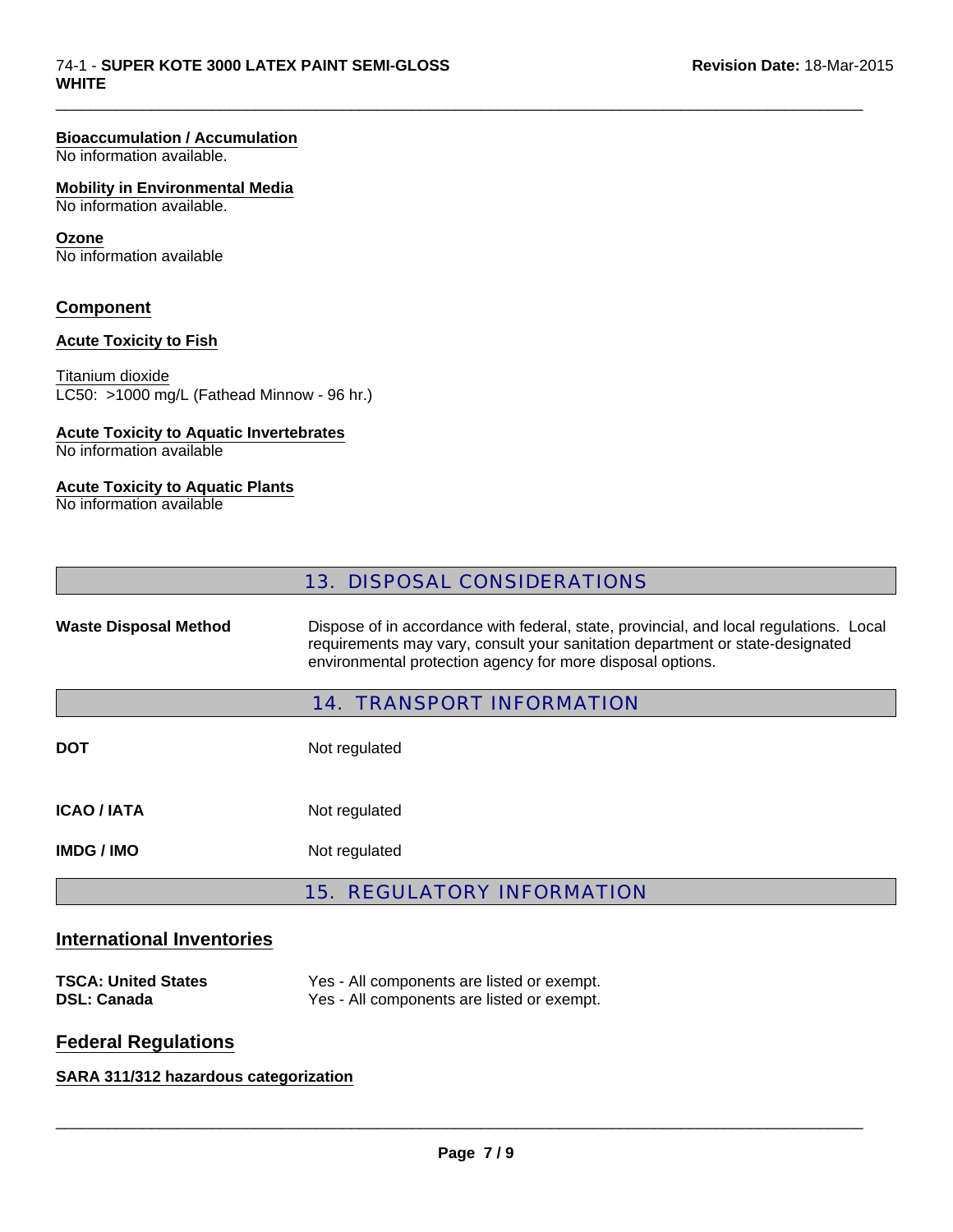| Acute Health Hazard               | N٥ |
|-----------------------------------|----|
| Chronic Health Hazard             | N٥ |
| Fire Hazard                       | N٥ |
| Sudden Release of Pressure Hazard | N٥ |
| Reactive Hazard                   | N٥ |

#### **SARA 313**

Section 313 of Title III of the Superfund Amendments and Reauthorization Act of 1986 (SARA). This product contains a chemical or chemicals which are subject to the reporting requirements of the Act and Title 40 of the Code of Federal Regulations, Part 372:

 $\Box$ 

*None*

#### **Clean Air Act, Section 112 Hazardous Air Pollutants (HAPs) (see 40 CFR 61)** This product contains the following HAPs:

*None*

# **State Regulations**

#### **California Proposition 65**

*This product may contain small amounts of materials known to the state of California to cause cancer or reproductive harm.*

#### **State Right-to-Know**

| <b>Chemical Name</b>       | husatts<br>Ма<br>лизецз | <b>New</b><br>Jersev | Pennsvlvania |
|----------------------------|-------------------------|----------------------|--------------|
| --<br>dioxide<br>. itaniur |                         |                      |              |
| Kaolin                     |                         |                      |              |

#### **Legend**

X - Listed

# 16. OTHER INFORMATION

**Reactivity:** 0 **PPE:** - **HMIS Health:** 1 **Flammability:** 0

#### **HMIS Legend**

- 0 Minimal Hazard
- 1 Slight Hazard
- 2 Moderate Hazard
- 3 Serious Hazard
- 4 Severe Hazard
- \* Chronic Hazard

X - Consult your supervisor or S.O.P. for "Special"

handling instructions.

*Note: The PPE rating has intentionally been left blank. Choose appropriate PPE that will protect employees from the hazards the material will present under the actual normal conditions of use.*